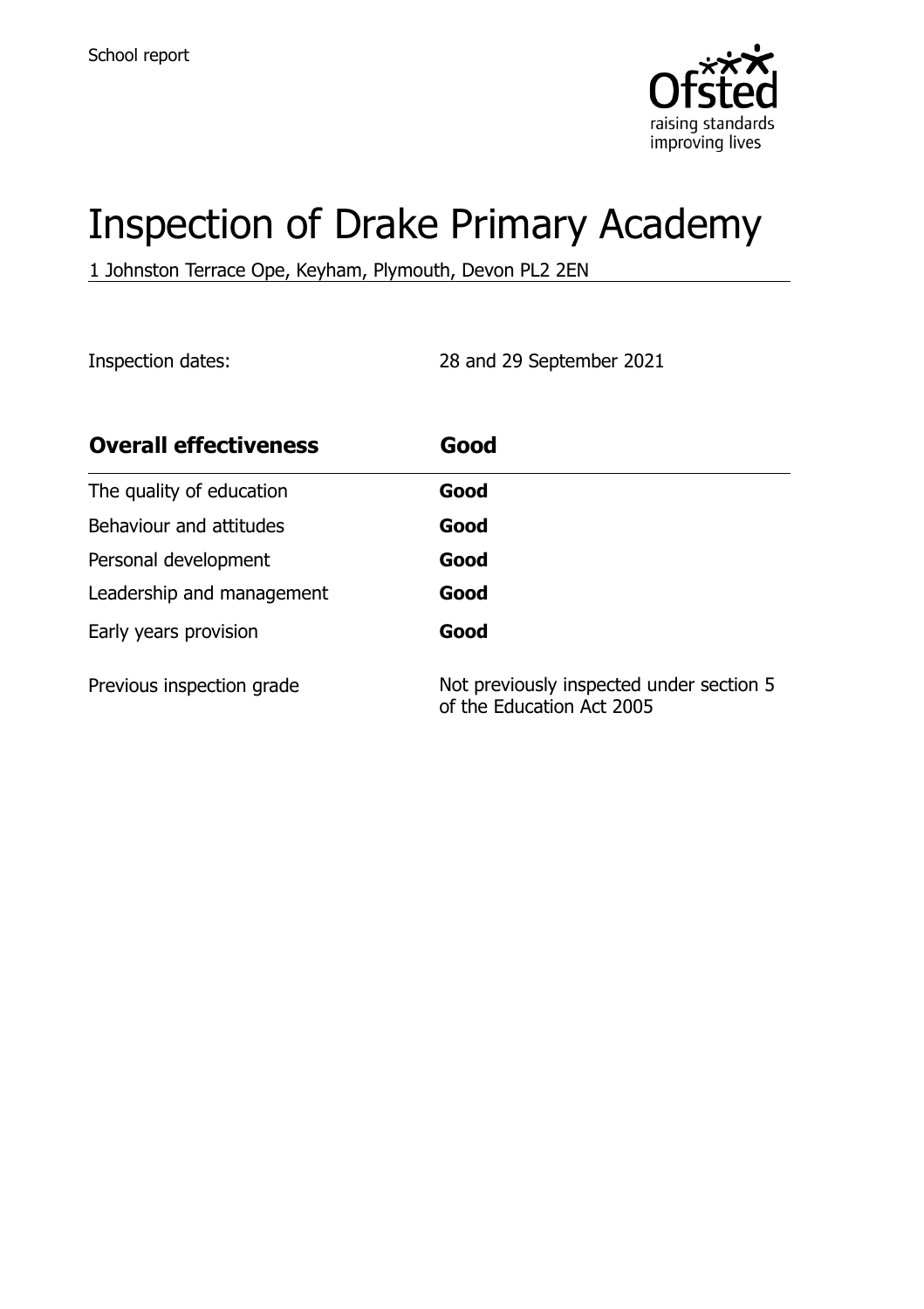

## **What is it like to attend this school?**

Pupils enjoy school. Staff go the extra mile to help pupils whenever they need it. This included providing high-quality support following the pandemic and the events that occurred in Keyham during the summer. Pupils, including those with special educational needs and/or disabilities (SEND), feel happy and safe. They describe Drake Academy as 'one big happy family'. Pupils generally conduct themselves well around the school, and when they are in lessons. Bullying is rare and pupils say that, when it happens, it is usually dealt with quickly.

Staff have high expectations of pupils. For example, the new Reception children already know the class rules and routines, such as tidying up together at the end of the morning, to make this a better school for all.

Pupils learn effectively through a well-considered curriculum. This provides a secure foundation of knowledge for the next stage in pupils' education, including in English, mathematics and across the range of subjects. However, pupils do not always connect what they know between subjects well enough. Overly ambitious plans in the early years foundation stage (EYFS) do not get all children off to the best start possible.

#### **What does the school do well and what does it need to do better?**

Leaders have high expectations of all pupils, including those with SEND. They provide effective support and challenge to teachers. As a result, pupils benefit from carefully planned learning and positive experiences. Teachers, and other staff, fully embrace the work of leaders in creating a positive environment. Consequently, Drake Academy is a happy place for staff and pupils alike.

Leaders are not complacent. They continually strive to make the school better through ongoing checks and review. When leaders identify areas for improvement, they take swift and effective action to remedy these. For example, following a recent decline in pupils' phonics scores in key stage 1, leaders completed an audit of the school's early reading and phonics approach. This led to the introduction of a new and much improved phonics programme from September 2021. This is already having a positive impact, particularly in helping those pupils who need to catch up, including in the early years.

Reading is a prominent feature of the school's work. Following the recent overhaul of the phonics programme, the youngest pupils are making great strides. Teachers' assessments are accurate. They use this information to match work and books precisely to pupils' needs. For pupils with SEND, individual learning plans are suitably adjusted to help these pupils with their reading. Older pupils talk passionately about reading. They like to read books by different authors and study a range of texts This helps them with other aspects of their learning. By the time they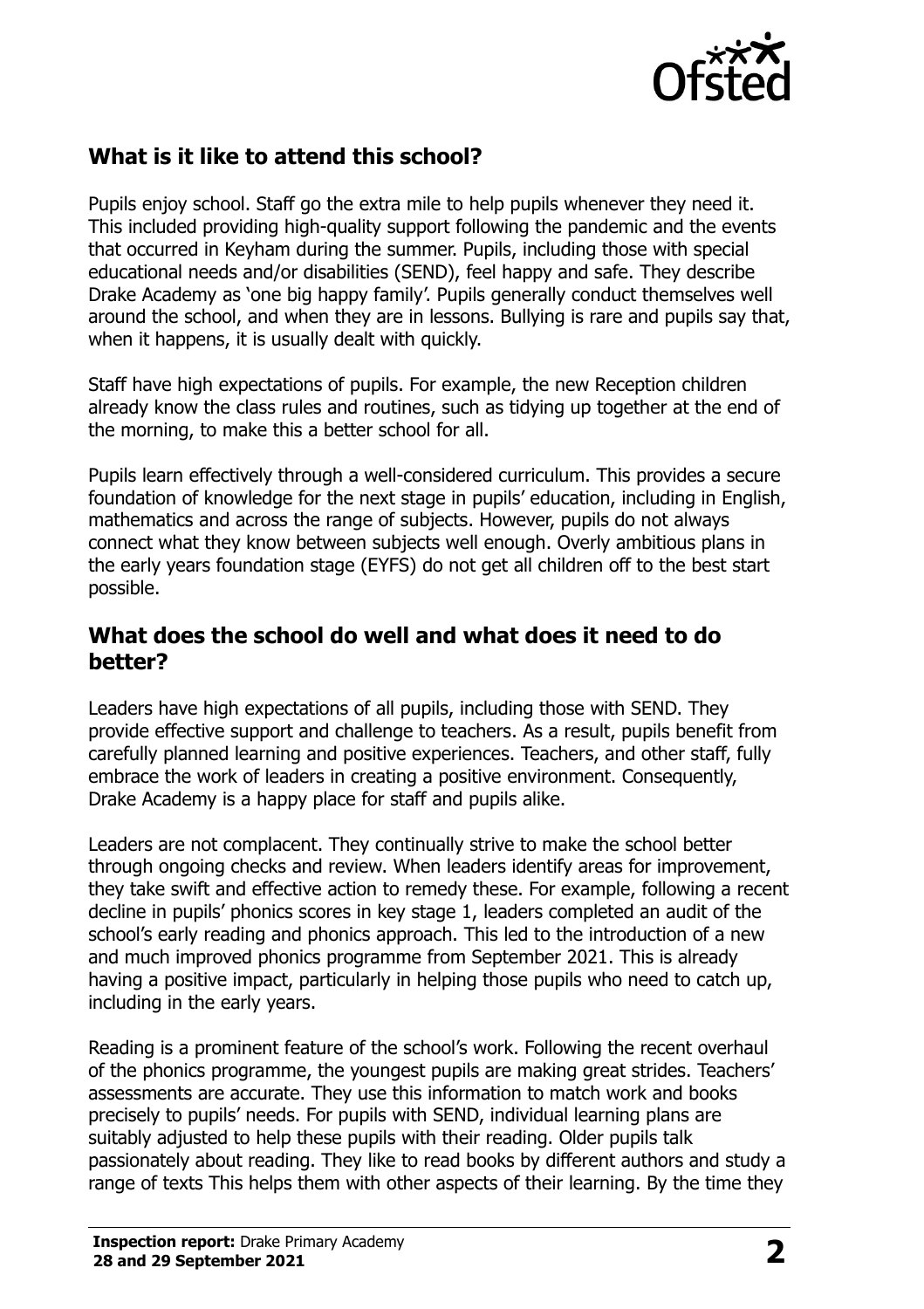

leave, most pupils are confident readers who are well prepared for the challenges of secondary education.

Subject leaders are knowledgeable and enthusiastic. They have high ambitions for pupils. Curriculum plans are well thought through. Pupils acquire knowledge in a coherent and logical manner. This helps them to know and remember more over time. For example, in mathematics, pupils are gaining increasing confidence and fluency in their number work to solve a range of mathematical problems. However, despite the many strengths of the curriculum, there is still more to do to enable pupils to apply what they know to a range of different situations. For example, when recounting historical events about Plymouth, pupils found it difficult to explain related geographical information and facts, including where events took place. Consequently, pupils do not benefit from applying key knowledge between subjects in order to help make full sense of all that they know.

In the EYFS, children are supported to do well. The curriculum is designed to build on previous developmental stages, including early communication and language for reading. However, leaders' curriculum plans are sometimes too ambitious. They make demands of children which are overly challenging, for example expecting children to design a 'city for superheroes' before they have the necessary knowledge to be able to do this. As a result, children are exposed to making errors or learning misconceptions that are unhelpful for later learning.

This is a highly inclusive school. Equality is respected and diversity is celebrated. The effective pastoral care of the school, including the high-quality work of the special educational needs coordinator (SENCo) and emotional literacy support adviser, helps pupils to feel special. This combines with a strong personal, social, health and economic (PSHE) education programme. Pupils understand the importance of rules and the need for mutual respect. They enjoy the wider opportunities that the school provides, including the sports and breakfast clubs, which are now up and running again. As a result, pupils are well prepared for the joys and challenges of life in modern Britain.

## **Safeguarding**

The arrangements for safeguarding are effective.

Leaders, including governors, ensure that there is a strong culture of safeguarding which permeates the school. There are effective systems to protect pupils in place. These include staff recruitment checks and child protection training. As a result, staff are vigilant and curious. They know what they must do to use the agreed systems to raise any concerns promptly. Leaders take swift action and are tenacious in working with external agencies, to keep pupils safe.

Pupils say that they feel safe. They trust staff and have confidence in them. Pupils know how to keep safe in different situations, including when working online.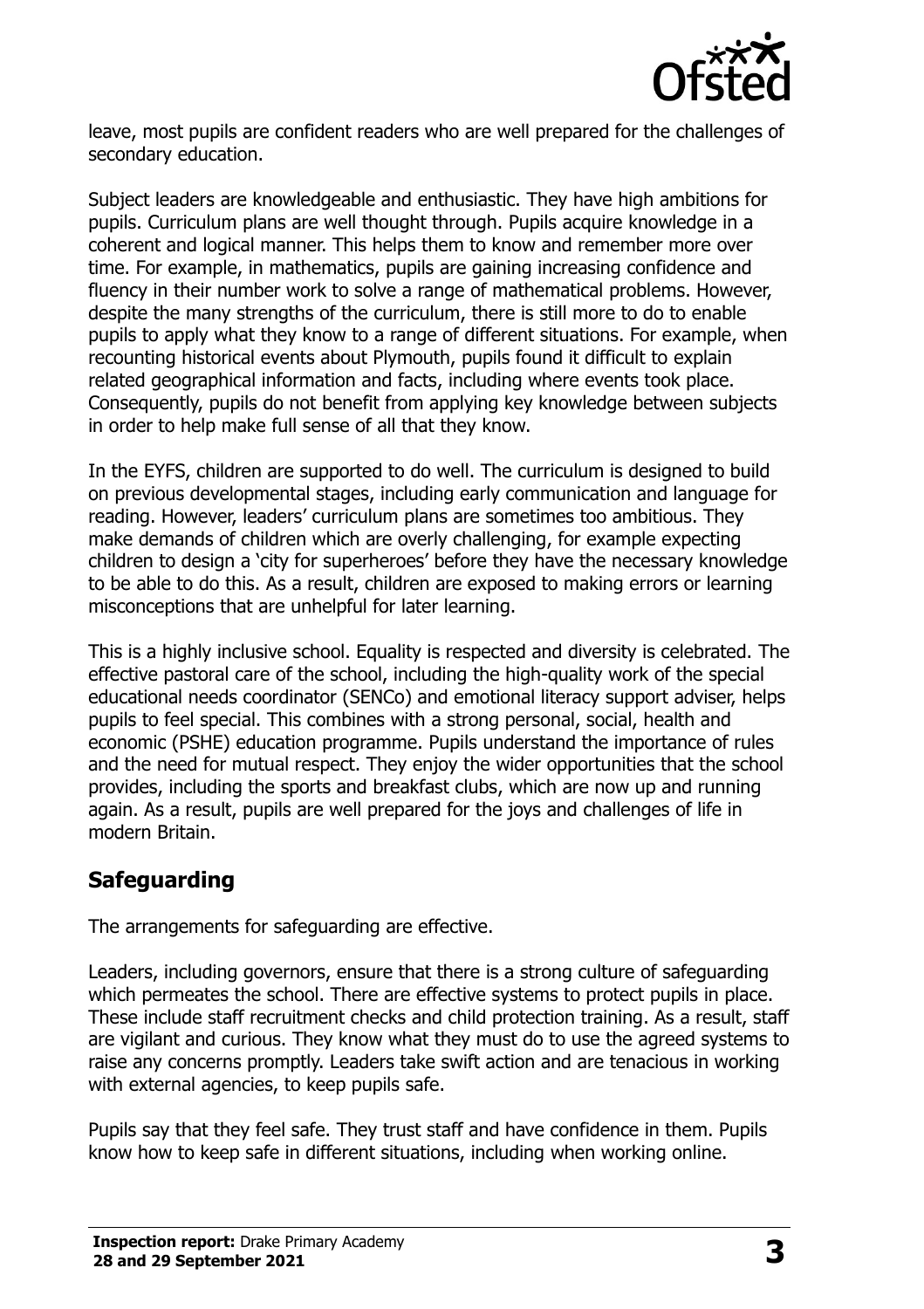

## **What does the school need to do to improve?**

#### **(Information for the school and appropriate authority)**

- The curriculum is coherent and well sequenced. However, there are some weaknesses in how knowledge is planned to secure cross-curricular learning. This means pupils sometimes find it difficult to relate what they know about a subject to other curriculum areas. Leaders should develop the curriculum further so that pupils can apply their knowledge successfully between subjects, and in different situations.
- Despite the strengths of the EYFS curriculum, some planning is overly ambitious. This results in children having work provided which is too challenging. Leaders should revise the EYFS curriculum so that its content and knowledge is consistently well matched to the needs and previous experiences of the children.

## **How can I feed back my views?**

You can use [Ofsted Parent View](http://parentview.ofsted.gov.uk/) to give Ofsted your opinion on your child's school, or to find out what other parents and carers think. We use information from Ofsted Parent View when deciding which schools to inspect, when to inspect them and as part of their inspection.

The Department for Education has further quidance on how to complain about a school.

If you are the school and you are not happy with the inspection or the report, you can [complain to Ofsted.](http://www.gov.uk/complain-ofsted-report)

## **Further information**

You can search for [published performance information](http://www.compare-school-performance.service.gov.uk/) about the school.

In the report, '[disadvantaged pupils](http://www.gov.uk/guidance/pupil-premium-information-for-schools-and-alternative-provision-settings)' refers to those pupils who attract government pupil premium funding: pupils claiming free school meals at any point in the last six years and pupils in care or who left care through adoption or another formal route.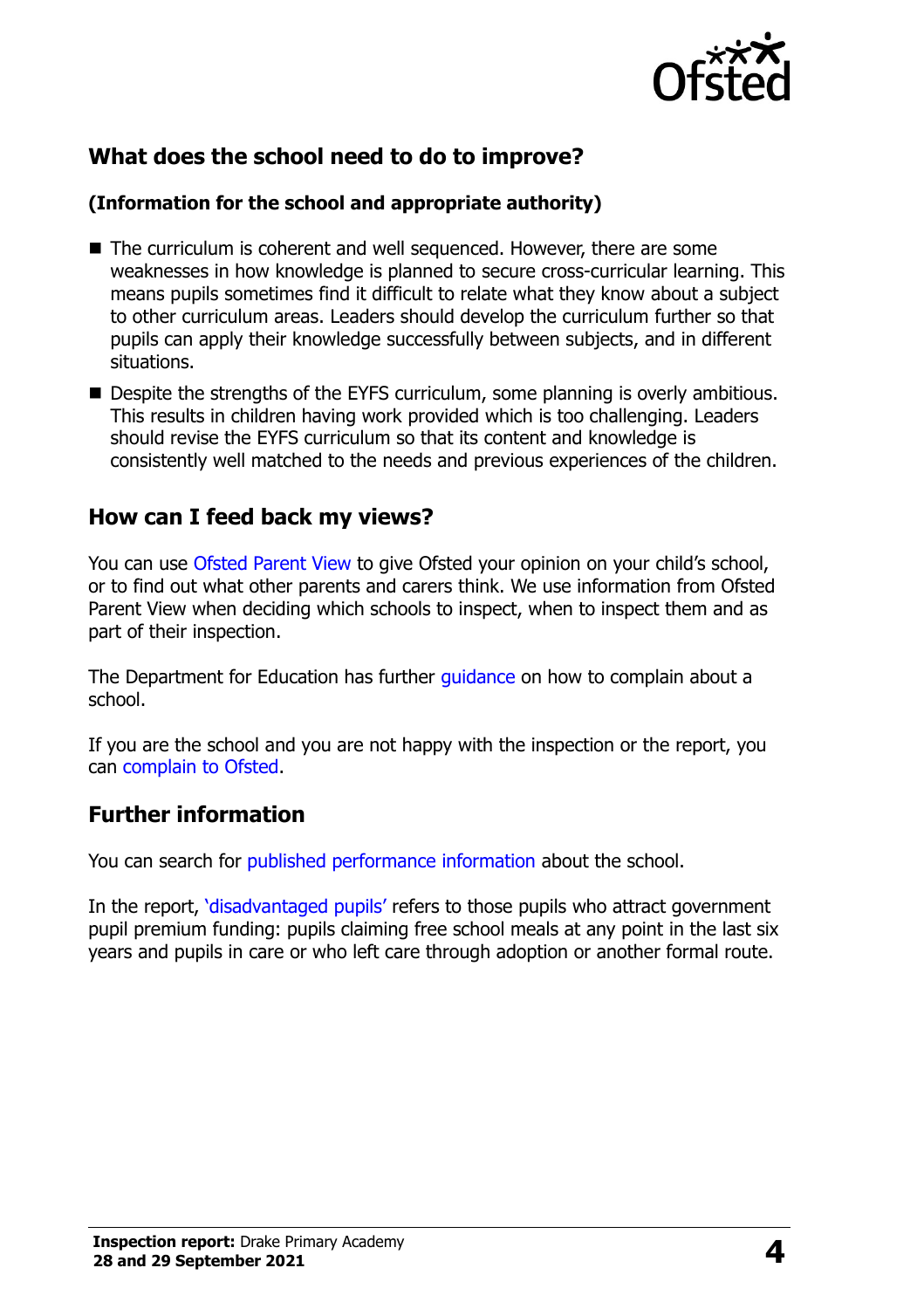

## **School details**

| Unique reference number             | 144385                       |
|-------------------------------------|------------------------------|
| <b>Local authority</b>              | Plymouth                     |
| <b>Inspection number</b>            | 10200932                     |
| <b>Type of school</b>               | Primary                      |
| <b>School category</b>              | Academy converter            |
| Age range of pupils                 | 4 to 11                      |
| <b>Gender of pupils</b>             | Mixed                        |
| Number of pupils on the school roll | 195                          |
| <b>Appropriate authority</b>        | Board of trustees            |
| <b>Chair of trust</b>               | <b>Marcus Agius</b>          |
| <b>Headteacher</b>                  | Joe Roberts                  |
| Website                             | www.drakeprimaryschool.co.uk |
| Date of previous inspection         | Not previously inspected     |

# **Information about this school**

- Drake Primary Academy is a primary school located in Keyham, Plymouth.
- The school is part of the Reach South Academy Trust, comprised of 14 schools.
- Leaders, including governors, work closely in a partnership arrangement with another local primary academy within the trust.

## **Information about this inspection**

The inspectors carried out this inspection under section 5 of the Education Act 2005.

This was the first routine inspection the school received since the COVID-19 (coronavirus) pandemic began. Inspectors discussed the impact of the pandemic with school leaders and have taken that into account in their evaluation.

- **Inspectors carried out deep dives into these subjects: early reading, mathematics,** history and physical education.
- For each deep dive, inspectors met with subject leaders, looked at curriculum plans, visited a sample of lessons, spoke to teachers, spoke to some pupils about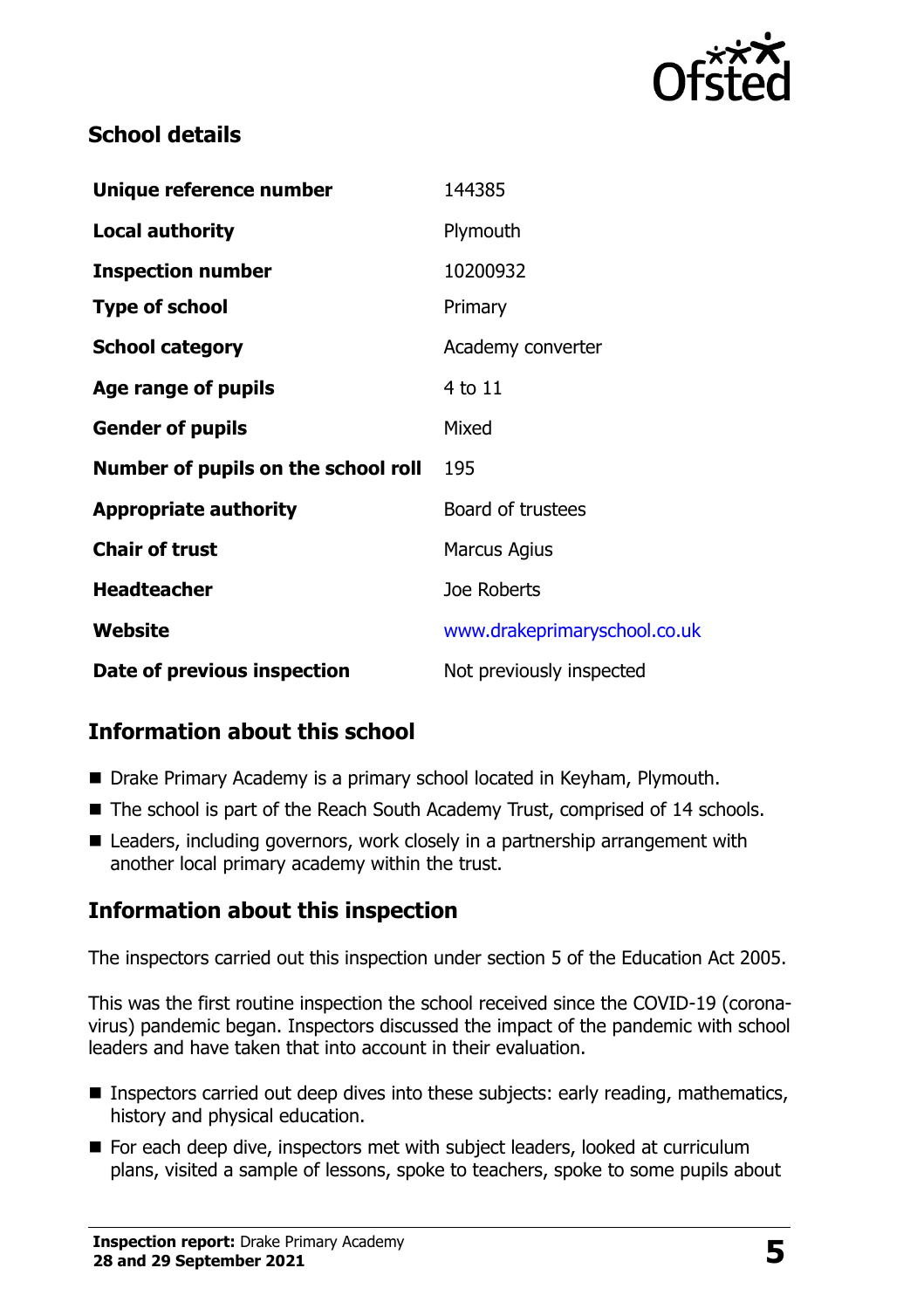

their learning and looked at samples of pupils' work. Inspectors also looked at individual plans for pupils with SEND to see how these are being implemented.

- Inspectors looked at PSHE education and spoke with leaders and pupils about this subject.
- An inspector looked at the single central register and checked the school's systems for monitoring and reporting safeguarding concerns. The lead inspector met with the designated safeguarding lead and one of the deputy safeguarding leads, who is also the head of school.
- An inspector met with the SENCo to help evaluate SEND provision and practice in the school.
- Inspectors spoke with a range of staff and met with groups of pupils to find out what it is like to be a pupil, or to work, in this school.
- The lead inspector met with a group of governors and trustees, as well as other education officers of the trust. The lead inspector had a telephone conversation with the chief executive officer.
- The lead inspector reviewed key documentation, including the school's self-evaluation form, school action plans, governors' minutes and leaders' monitoring records.
- The lead inspector checked all survey responses, including those from pupils, staff and parents. This included taking into account the 41 responses to Ofsted's freetext service.

#### **Inspection team**

| Stewart Gale, lead inspector | Her Majesty's Inspector |
|------------------------------|-------------------------|
| Jane Dennis                  | Her Majesty's Inspector |